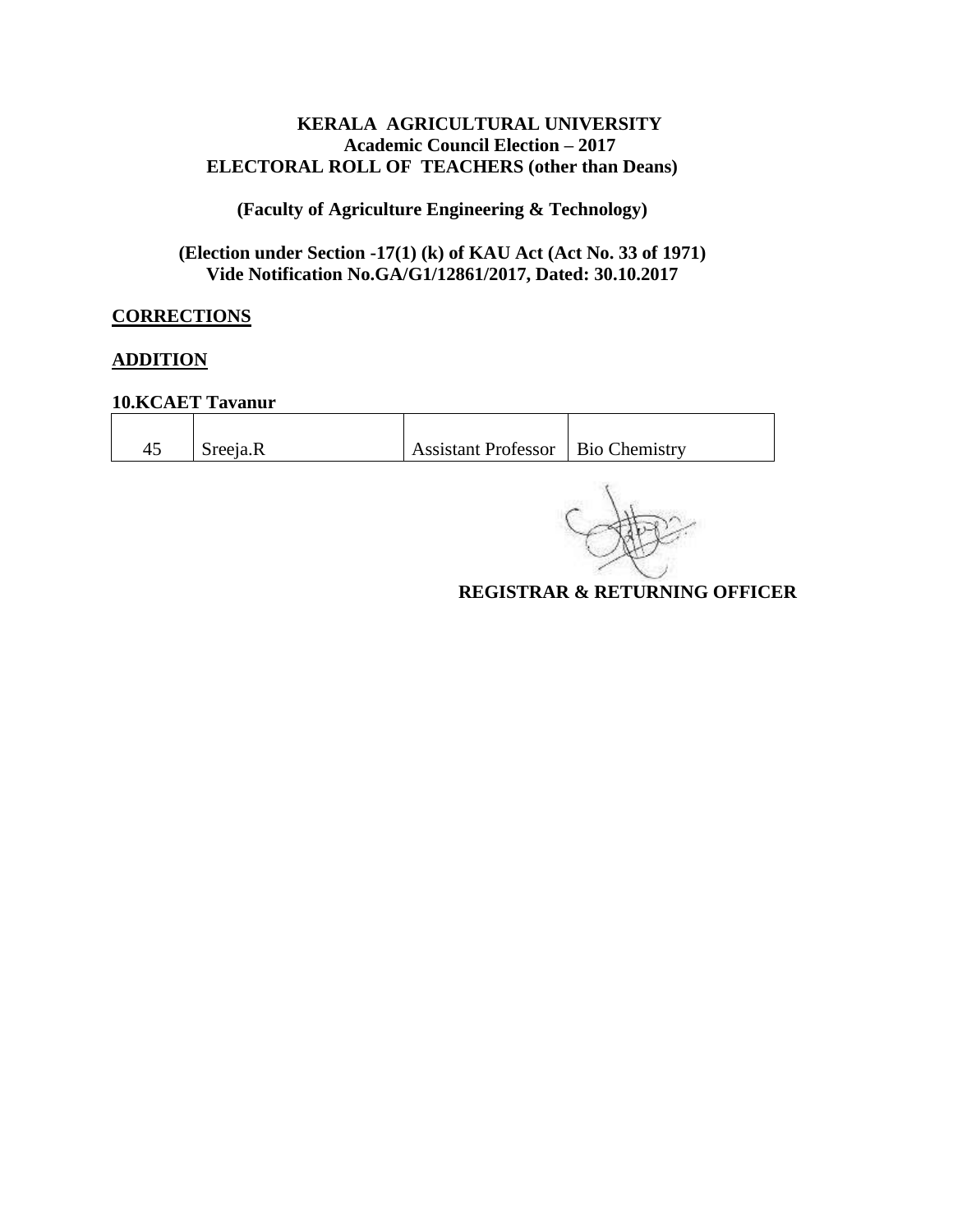## **KERALA AGRICULTURAL UNIVERSITY Academic Council Election – 2017**

## **ELECTORAL ROLL OF TEACHERS (other than Deans) (Faculty of Forestry)**

**(Election under Section -17(1) (k) of KAU Act (Act No. 33 of 1971) Vide Notification No.GA/G1/12861/2017, Dated: 30.10.2017**

#### **CORRECTIONS**

### **ADDITIONS**

## **1. COLLEGE OF FORESTRY, VELLANIKKARA.**

|                    |            | Forest Management $\&$ |
|--------------------|------------|------------------------|
| Dr.K. Vidyasagaran | Professsor | Utilization            |

## **REGISTRAR & RETURNING OFFICER**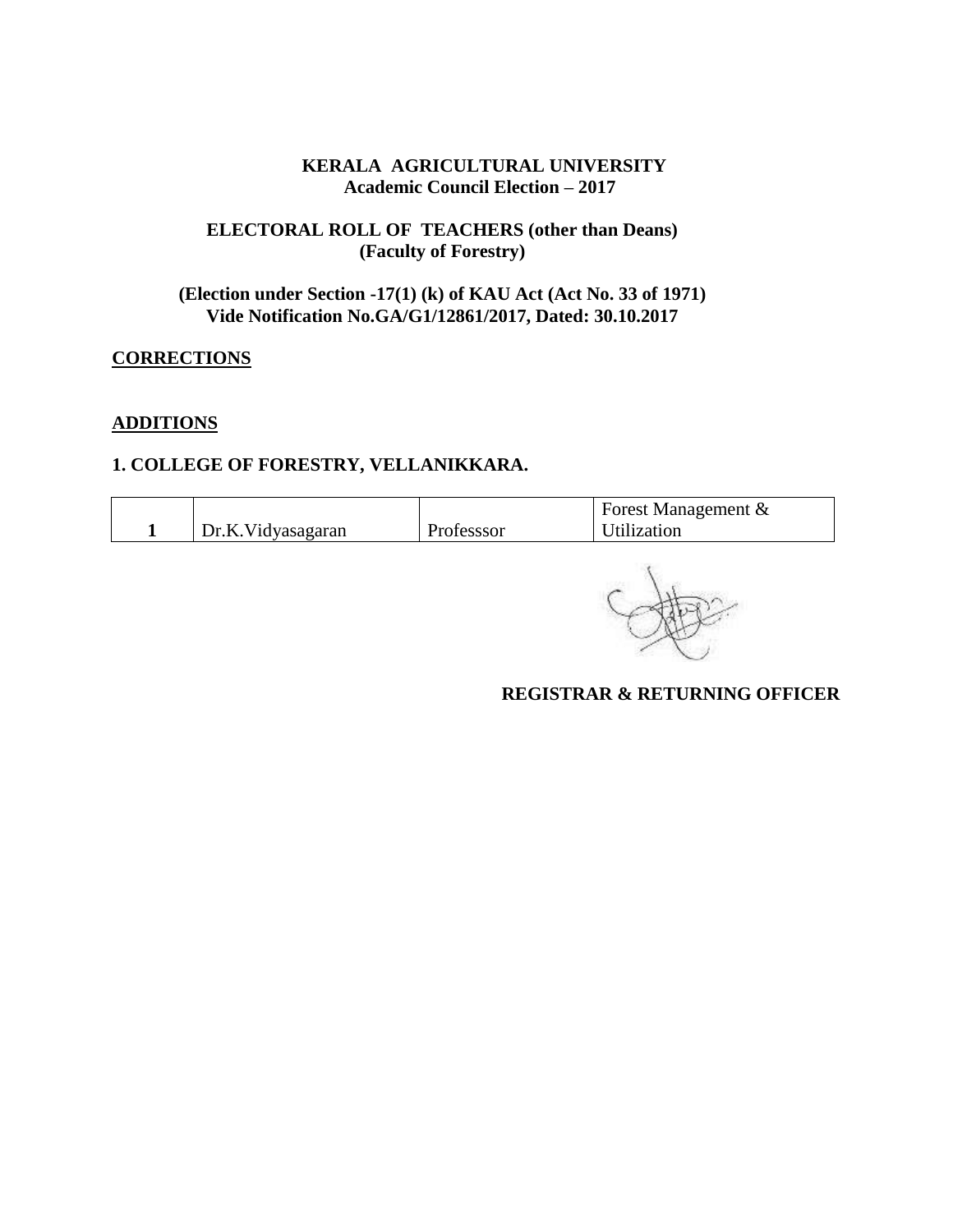#### **KERALA AGRICULTURAL UNIVERSITY Academic Council Election – 2017**

#### **ELECTORAL ROLL OF TEACHERS (other than Deans) (Faculty of Agriculture)**

**(Election under Section -17(1) (k) of KAU Act (Act No. 33 of 1971) Vide Notification No.GA/G1/12861/2017, Dated: 30.10.2017**

#### **CORRECTIONS**

#### **ADDITIONS**

## **1.COLLEGE OF AGRICULTURE,VELLAYANI**

| Dr.A.Anilkumar | Professor | <b>Agricultural Extension</b> |
|----------------|-----------|-------------------------------|

# **3. RARS (SZ), COLLEGE OF AGRICULTURE, VELLAYANI**

| Q۵<br>റ്യ | Dr. Narayana.R | <b>Assistant Professor</b> | Nematology |
|-----------|----------------|----------------------------|------------|

#### **9. FSRS/KVK, SADANANDAPURAM.**

| 103 | Dr.Bindu Podikunju | <b>Assistant Professor</b>  | Agri.Extension |
|-----|--------------------|-----------------------------|----------------|
|     |                    |                             |                |
| 104 | Dr.Bindu.B         | <b>Assistant Professsor</b> | Horticulture   |
|     |                    |                             |                |
| 105 | Dr.Manu.C.R        | <b>Assistant Professor</b>  | Entomology     |

#### **13. RARS, KUMARAKOM**

| $\sim$<br>$\overline{\phantom{0}}$ | Sri.Ajith.K | <b>Assistant Professor</b> | Meteorology |
|------------------------------------|-------------|----------------------------|-------------|